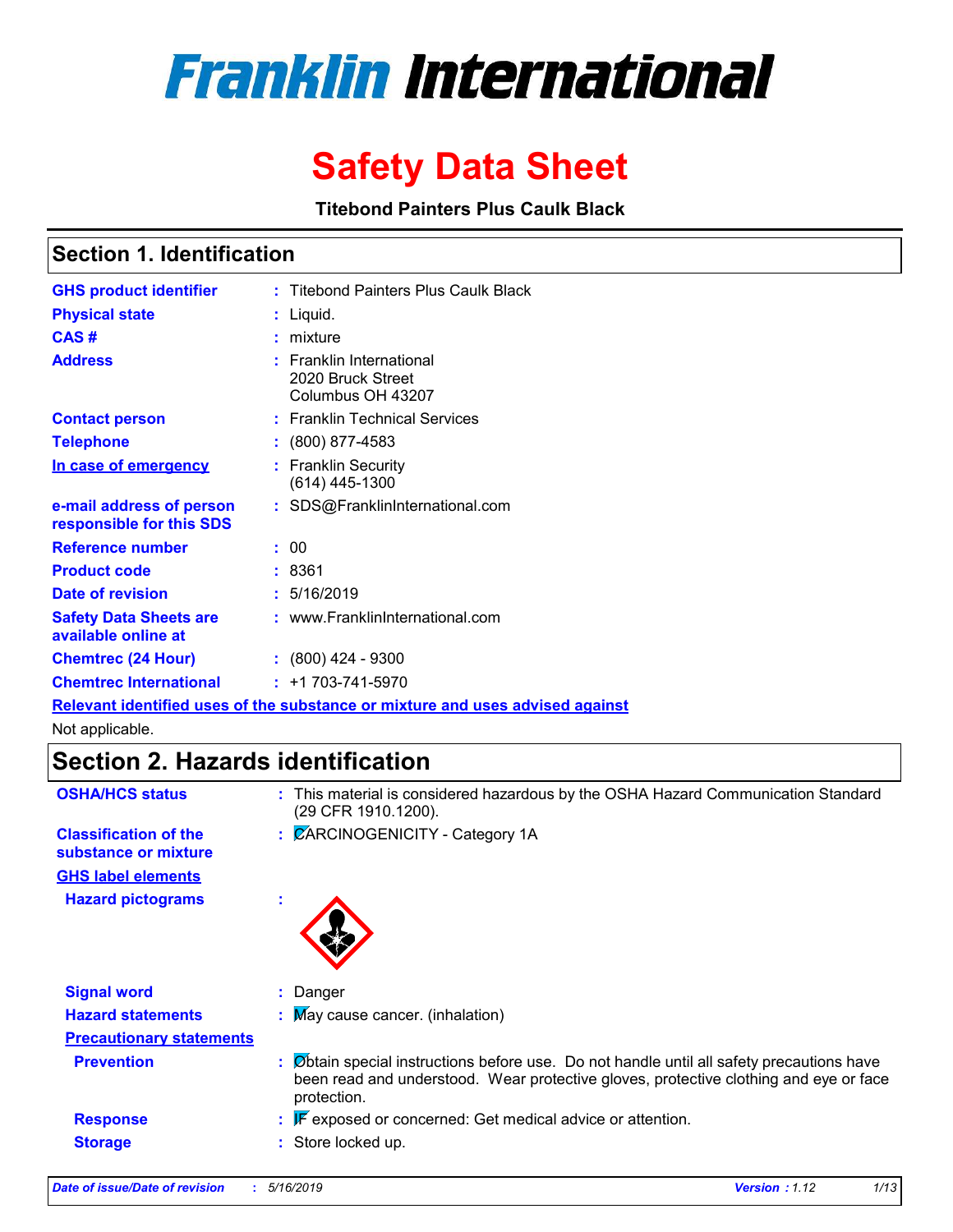### **Section 2. Hazards identification**

| <b>Disposal</b>                              | Dispose of contents and container in accordance with all local, regional, national and<br>international regulations. |
|----------------------------------------------|----------------------------------------------------------------------------------------------------------------------|
| <b>Supplemental label</b><br><b>elements</b> | : Avoid contact with skin and clothing. Wash thoroughly after handling.                                              |
| <b>Hazards not otherwise</b><br>classified   | : Prolonged or repeated contact may dry skin and cause irritation.                                                   |
|                                              |                                                                                                                      |

# **Section 3. Composition/information on ingredients**

| <b>Substance/mixture</b> | $:$ Mixture |
|--------------------------|-------------|
|                          |             |

| Ingredient name | $\frac{9}{6}$ | <b>CAS number</b> |
|-----------------|---------------|-------------------|
| ethanediol      | צ≥            | 107-21-1          |
| acetaldehyde    | 1≥،           | 75-07-0           |
| vinyl acetate   | ≤1            | 108-05-4          |

Any concentration shown as a range is to protect confidentiality or is due to batch variation.

**There are no additional ingredients present which, within the current knowledge of the supplier and in the concentrations applicable, are classified as hazardous to health or the environment and hence require reporting in this section.**

**Occupational exposure limits, if available, are listed in Section 8.**

### **Section 4. First aid measures**

#### **Description of necessary first aid measures**

| <b>Eye contact</b>                                 | : Immediately flush eyes with plenty of water, occasionally lifting the upper and lower<br>eyelids. Check for and remove any contact lenses. Continue to rinse for at least 10<br>minutes. Get medical attention.                                                                                                                                                                                                                                                                                                                                                                                                                                                                                                                                                         |
|----------------------------------------------------|---------------------------------------------------------------------------------------------------------------------------------------------------------------------------------------------------------------------------------------------------------------------------------------------------------------------------------------------------------------------------------------------------------------------------------------------------------------------------------------------------------------------------------------------------------------------------------------------------------------------------------------------------------------------------------------------------------------------------------------------------------------------------|
| <b>Inhalation</b>                                  | : Remove victim to fresh air and keep at rest in a position comfortable for breathing. If it<br>is suspected that fumes are still present, the rescuer should wear an appropriate mask<br>or self-contained breathing apparatus. If not breathing, if breathing is irregular or if<br>respiratory arrest occurs, provide artificial respiration or oxygen by trained personnel. It<br>may be dangerous to the person providing aid to give mouth-to-mouth resuscitation.<br>Get medical attention. If unconscious, place in recovery position and get medical<br>attention immediately. Maintain an open airway. Loosen tight clothing such as a collar,<br>tie, belt or waistband.                                                                                       |
| <b>Skin contact</b>                                | : Wash skin thoroughly with soap and water or use recognized skin cleanser. Remove<br>contaminated clothing and shoes. Wash contaminated clothing thoroughly with water<br>before removing it, or wear gloves. Continue to rinse for at least 10 minutes. Get<br>medical attention. Wash clothing before reuse. Clean shoes thoroughly before reuse.                                                                                                                                                                                                                                                                                                                                                                                                                      |
| <b>Ingestion</b>                                   | : Wash out mouth with water. Remove dentures if any. Remove victim to fresh air and<br>keep at rest in a position comfortable for breathing. If material has been swallowed and<br>the exposed person is conscious, give small quantities of water to drink. Stop if the<br>exposed person feels sick as vomiting may be dangerous. Do not induce vomiting<br>unless directed to do so by medical personnel. If vomiting occurs, the head should be<br>kept low so that vomit does not enter the lungs. Get medical attention. Never give<br>anything by mouth to an unconscious person. If unconscious, place in recovery position<br>and get medical attention immediately. Maintain an open airway. Loosen tight clothing<br>such as a collar, tie, belt or waistband. |
| Most important symptoms/effects, acute and delayed |                                                                                                                                                                                                                                                                                                                                                                                                                                                                                                                                                                                                                                                                                                                                                                           |
| <b>Potential acute health effects</b>              |                                                                                                                                                                                                                                                                                                                                                                                                                                                                                                                                                                                                                                                                                                                                                                           |
| <b>Eye contact</b>                                 | : This product may irritate eyes upon contact.                                                                                                                                                                                                                                                                                                                                                                                                                                                                                                                                                                                                                                                                                                                            |
| <b>Inhalation</b>                                  | : No known significant effects or critical hazards.                                                                                                                                                                                                                                                                                                                                                                                                                                                                                                                                                                                                                                                                                                                       |
| <b>Skin contact</b>                                | : Defatting to the skin. May cause skin dryness and irritation.                                                                                                                                                                                                                                                                                                                                                                                                                                                                                                                                                                                                                                                                                                           |

**Ingestion :** No known significant effects or critical hazards.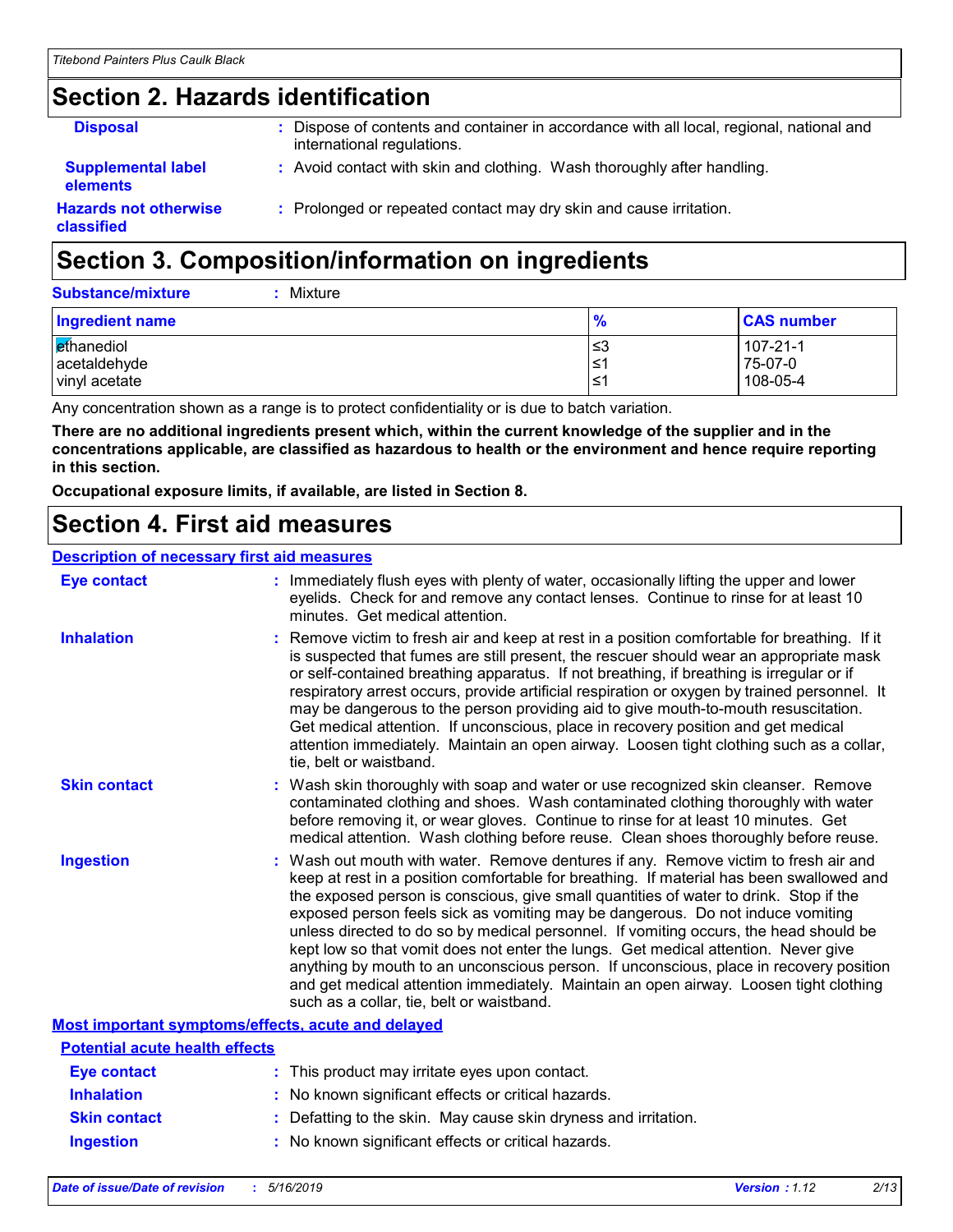### **Section 4. First aid measures**

| <b>Over-exposure signs/symptoms</b> |                                                                                                                                                                                                                                                                                                                                                                                                                 |
|-------------------------------------|-----------------------------------------------------------------------------------------------------------------------------------------------------------------------------------------------------------------------------------------------------------------------------------------------------------------------------------------------------------------------------------------------------------------|
| <b>Eye contact</b>                  | : No specific data.                                                                                                                                                                                                                                                                                                                                                                                             |
| <b>Inhalation</b>                   | : No specific data.                                                                                                                                                                                                                                                                                                                                                                                             |
| <b>Skin contact</b>                 | : Adverse symptoms may include the following:<br>irritation<br>dryness<br>cracking                                                                                                                                                                                                                                                                                                                              |
| <b>Ingestion</b>                    | : No specific data.                                                                                                                                                                                                                                                                                                                                                                                             |
|                                     | Indication of immediate medical attention and special treatment needed, if necessary                                                                                                                                                                                                                                                                                                                            |
| <b>Notes to physician</b>           | : Treat symptomatically. Contact poison treatment specialist immediately if large<br>quantities have been ingested or inhaled.                                                                                                                                                                                                                                                                                  |
| <b>Specific treatments</b>          | : No specific treatment.                                                                                                                                                                                                                                                                                                                                                                                        |
| <b>Protection of first-aiders</b>   | : No action shall be taken involving any personal risk or without suitable training. If it is<br>suspected that fumes are still present, the rescuer should wear an appropriate mask or<br>self-contained breathing apparatus. It may be dangerous to the person providing aid to<br>give mouth-to-mouth resuscitation. Wash contaminated clothing thoroughly with water<br>before removing it, or wear gloves. |
|                                     |                                                                                                                                                                                                                                                                                                                                                                                                                 |

**See toxicological information (Section 11)**

### **Section 5. Fire-fighting measures**

| <b>Extinguishing media</b>                               |                                                                                                                                                                                                     |
|----------------------------------------------------------|-----------------------------------------------------------------------------------------------------------------------------------------------------------------------------------------------------|
| <b>Suitable extinguishing</b><br>media                   | : Use an extinguishing agent suitable for the surrounding fire.                                                                                                                                     |
| Unsuitable extinguishing<br>media                        | : None known.                                                                                                                                                                                       |
| <b>Specific hazards arising</b><br>from the chemical     | : In a fire or if heated, a pressure increase will occur and the container may burst.                                                                                                               |
| <b>Hazardous thermal</b><br>decomposition products       | Decomposition products may include the following materials:<br>carbon dioxide<br>carbon monoxide                                                                                                    |
| <b>Special protective actions</b><br>for fire-fighters   | : Promptly isolate the scene by removing all persons from the vicinity of the incident if<br>there is a fire. No action shall be taken involving any personal risk or without suitable<br>training. |
| <b>Special protective</b><br>equipment for fire-fighters | : Fire-fighters should wear appropriate protective equipment and self-contained breathing<br>apparatus (SCBA) with a full face-piece operated in positive pressure mode.                            |

### **Section 6. Accidental release measures**

#### **Personal precautions, protective equipment and emergency procedures**

| For non-emergency<br>personnel   | : No action shall be taken involving any personal risk or without suitable training.<br>Evacuate surrounding areas. Keep unnecessary and unprotected personnel from<br>entering. Do not touch or walk through spilled material. Avoid breathing vapor or mist.<br>Provide adequate ventilation. Wear appropriate respirator when ventilation is<br>inadequate. Put on appropriate personal protective equipment. |
|----------------------------------|------------------------------------------------------------------------------------------------------------------------------------------------------------------------------------------------------------------------------------------------------------------------------------------------------------------------------------------------------------------------------------------------------------------|
| For emergency responders         | : If specialized clothing is required to deal with the spillage, take note of any information in<br>Section 8 on suitable and unsuitable materials. See also the information in "For non-<br>emergency personnel".                                                                                                                                                                                               |
| <b>Environmental precautions</b> | : Avoid dispersal of spilled material and runoff and contact with soil, waterways, drains<br>and sewers. Inform the relevant authorities if the product has caused environmental<br>pollution (sewers, waterways, soil or air).                                                                                                                                                                                  |
|                                  |                                                                                                                                                                                                                                                                                                                                                                                                                  |

**Methods and materials for containment and cleaning up**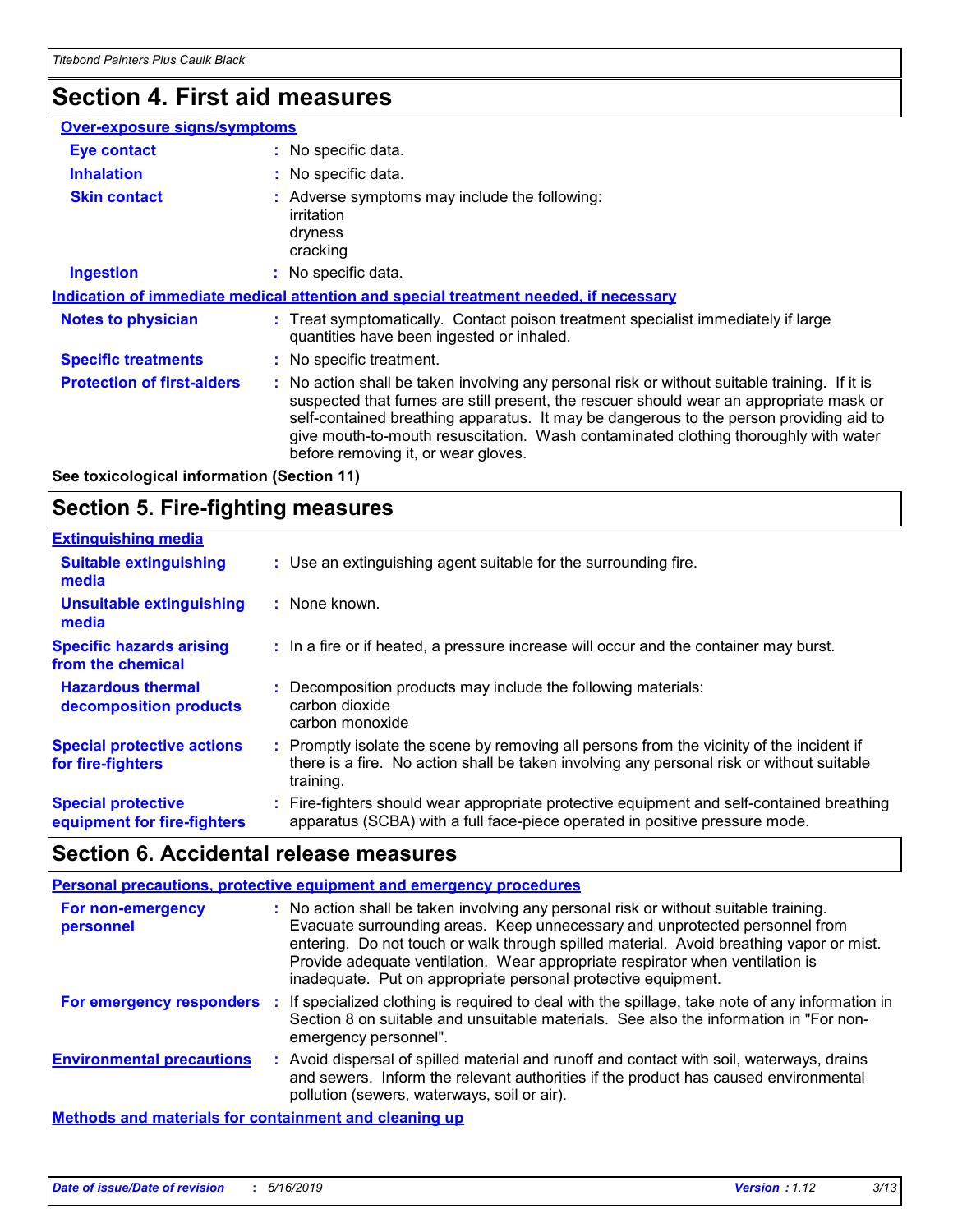### **Section 6. Accidental release measures**

| <b>Small spill</b> | : Stop leak if without risk. Move containers from spill area. Dilute with water and mop up<br>if water-soluble. Alternatively, or if water-insoluble, absorb with an inert dry material and<br>place in an appropriate waste disposal container. Dispose of via a licensed waste<br>disposal contractor.                                                                                                                                                                                                                                                                                                                                                                                                     |
|--------------------|--------------------------------------------------------------------------------------------------------------------------------------------------------------------------------------------------------------------------------------------------------------------------------------------------------------------------------------------------------------------------------------------------------------------------------------------------------------------------------------------------------------------------------------------------------------------------------------------------------------------------------------------------------------------------------------------------------------|
| Large spill        | : Stop leak if without risk. Move containers from spill area. Approach release from<br>upwind. Prevent entry into sewers, water courses, basements or confined areas. Wash<br>spillages into an effluent treatment plant or proceed as follows. Contain and collect<br>spillage with non-combustible, absorbent material e.g. sand, earth, vermiculite or<br>diatomaceous earth and place in container for disposal according to local regulations<br>(see Section 13). Dispose of via a licensed waste disposal contractor. Contaminated<br>absorbent material may pose the same hazard as the spilled product. Note: see<br>Section 1 for emergency contact information and Section 13 for waste disposal. |

### **Section 7. Handling and storage**

#### **Advice on general occupational hygiene Conditions for safe storage, including any incompatibilities** Eating, drinking and smoking should be prohibited in areas where this material is **:** handled, stored and processed. Workers should wash hands and face before eating, drinking and smoking. Remove contaminated clothing and protective equipment before entering eating areas. See also Section 8 for additional information on hygiene measures. Do not store below the following temperature: 4.4444°C (40°F). Store in accordance **:** with local regulations. Store in original container protected from direct sunlight in a dry, cool and well-ventilated area, away from incompatible materials (see Section 10) and food and drink. Store locked up. Keep container tightly closed and sealed until ready for use. Containers that have been opened must be carefully resealed and kept upright to prevent leakage. Do not store in unlabeled containers. Use appropriate containment to avoid environmental contamination. See Section 10 for incompatible materials before handling or use. **Protective measures** : Put on appropriate personal protective equipment (see Section 8). Avoid exposure obtain special instructions before use. Do not handle until all safety precautions have been read and understood. Do not get in eyes or on skin or clothing. Do not ingest. Avoid breathing vapor or mist. If during normal use the material presents a respiratory hazard, use only with adequate ventilation or wear appropriate respirator. Keep in the original container or an approved alternative made from a compatible material, kept tightly closed when not in use. Empty containers retain product residue and can be hazardous. Do not reuse container. **Precautions for safe handling**

### **Section 8. Exposure controls/personal protection**

#### **Control parameters**

#### **Occupational exposure limits**

| <b>Ingredient name</b> | <b>Exposure limits</b>                                                         |
|------------------------|--------------------------------------------------------------------------------|
| Ethanediol             | OSHA PEL 1989 (United States, 3/1989).                                         |
|                        | CEIL: 50 ppm                                                                   |
|                        | CEIL: 125 mg/m <sup>3</sup>                                                    |
|                        | ACGIH TLV (United States, 3/2020).                                             |
|                        | STEL: 10 mg/m <sup>3</sup> 15 minutes. Form: Inhalable fraction. Aerosol only. |
|                        | STEL: 50 ppm 15 minutes. Form: Vapor fraction                                  |
|                        | TWA: 25 ppm 8 hours. Form: Vapor fraction                                      |
| acetaldehyde           | ACGIH TLV (United States, 3/2020).                                             |
|                        | $C: 25$ ppm                                                                    |
|                        | C: $45 \text{ mg/m}^3$                                                         |
|                        | OSHA PEL 1989 (United States, 3/1989).                                         |
|                        | TWA: 100 ppm 8 hours.                                                          |
|                        | TWA: $180 \text{ mg/m}^3$ 8 hours.                                             |
|                        | STEL: 150 ppm 15 minutes.                                                      |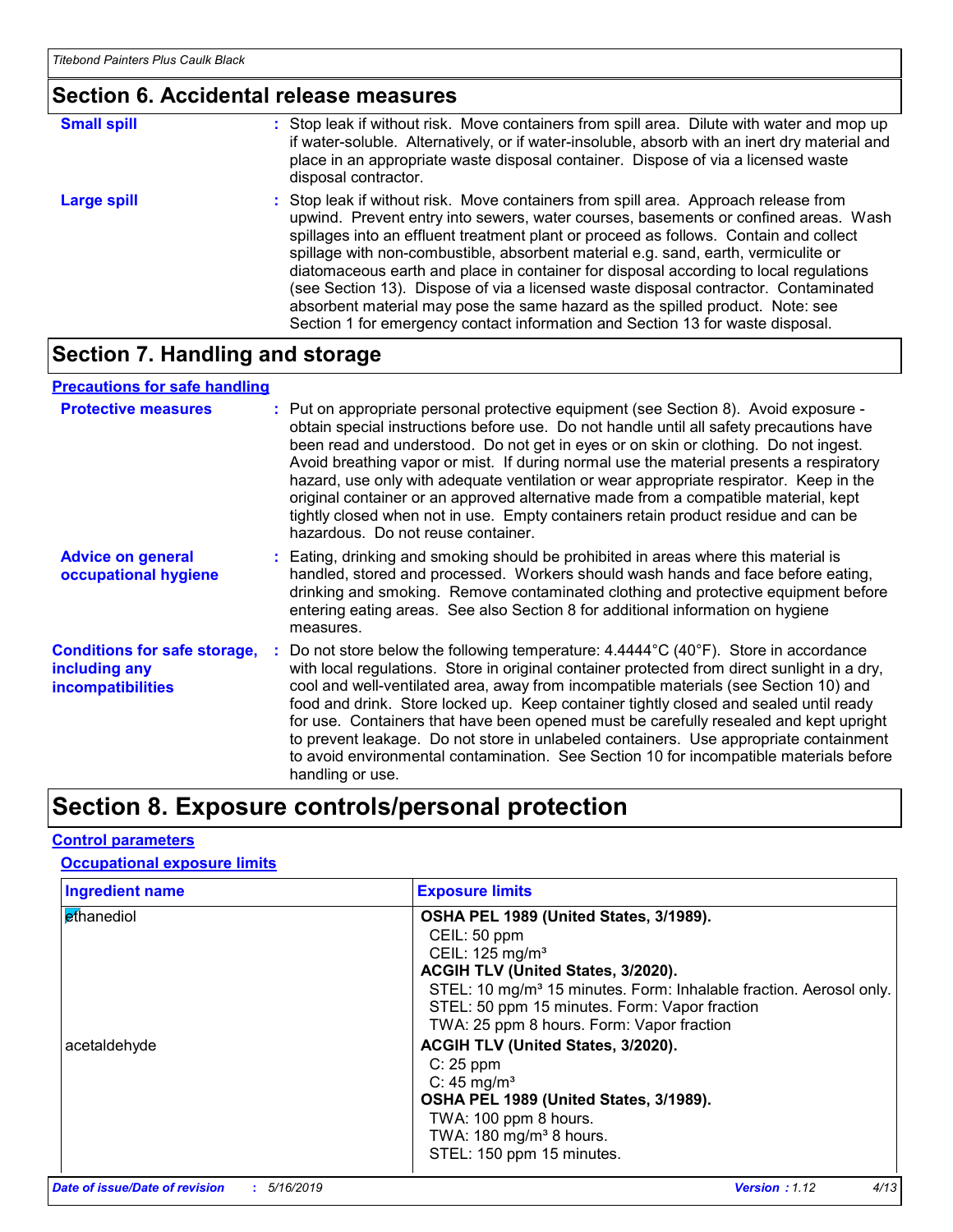# **Section 8. Exposure controls/personal protection**

| vinyl acetate                                     | STEL: 270 mg/m <sup>3</sup> 15 minutes.<br>OSHA PEL (United States, 5/2018).<br>TWA: 200 ppm 8 hours.<br>TWA: 360 mg/m <sup>3</sup> 8 hours.<br>ACGIH TLV (United States, 3/2020).<br>TWA: 10 ppm 8 hours.<br>TWA: 35 mg/m <sup>3</sup> 8 hours.<br>STEL: 15 ppm 15 minutes.<br>STEL: 53 mg/m <sup>3</sup> 15 minutes.<br>OSHA PEL 1989 (United States, 3/1989).<br>TWA: 10 ppm 8 hours.<br>TWA: 30 mg/m <sup>3</sup> 8 hours.<br>STEL: 20 ppm 15 minutes.<br>STEL: 60 mg/m <sup>3</sup> 15 minutes.<br>NIOSH REL (United States, 10/2016).<br>CEIL: 4 ppm 15 minutes.<br>CEIL: 15 mg/m <sup>3</sup> 15 minutes.       |
|---------------------------------------------------|------------------------------------------------------------------------------------------------------------------------------------------------------------------------------------------------------------------------------------------------------------------------------------------------------------------------------------------------------------------------------------------------------------------------------------------------------------------------------------------------------------------------------------------------------------------------------------------------------------------------|
| <b>Appropriate engineering</b><br><b>controls</b> | : If user operations generate dust, fumes, gas, vapor or mist, use process enclosures,<br>local exhaust ventilation or other engineering controls to keep worker exposure to<br>airborne contaminants below any recommended or statutory limits.                                                                                                                                                                                                                                                                                                                                                                       |
| <b>Environmental exposure</b><br>controls         | Emissions from ventilation or work process equipment should be checked to ensure<br>÷.<br>they comply with the requirements of environmental protection legislation. In some<br>cases, fume scrubbers, filters or engineering modifications to the process equipment<br>will be necessary to reduce emissions to acceptable levels.                                                                                                                                                                                                                                                                                    |
| <b>Individual protection measures</b>             |                                                                                                                                                                                                                                                                                                                                                                                                                                                                                                                                                                                                                        |
| <b>Hygiene measures</b>                           | Wash hands, forearms and face thoroughly after handling chemical products, before<br>eating, smoking and using the lavatory and at the end of the working period.<br>Appropriate techniques should be used to remove potentially contaminated clothing.<br>Wash contaminated clothing before reusing. Ensure that eyewash stations and safety<br>showers are close to the workstation location.                                                                                                                                                                                                                        |
| <b>Eye/face protection</b>                        | Safety eyewear complying with an approved standard should be used when a risk<br>assessment indicates this is necessary to avoid exposure to liquid splashes, mists,<br>gases or dusts. If contact is possible, the following protection should be worn, unless<br>the assessment indicates a higher degree of protection: safety glasses with side-<br>shields.                                                                                                                                                                                                                                                       |
| <b>Skin protection</b>                            |                                                                                                                                                                                                                                                                                                                                                                                                                                                                                                                                                                                                                        |
| <b>Hand protection</b>                            | : Chemical-resistant, impervious gloves complying with an approved standard should be<br>worn at all times when handling chemical products if a risk assessment indicates this is<br>necessary. Considering the parameters specified by the glove manufacturer, check<br>during use that the gloves are still retaining their protective properties. It should be<br>noted that the time to breakthrough for any glove material may be different for different<br>glove manufacturers. In the case of mixtures, consisting of several substances, the<br>protection time of the gloves cannot be accurately estimated. |
| <b>Body protection</b>                            | : Personal protective equipment for the body should be selected based on the task being<br>performed and the risks involved and should be approved by a specialist before<br>handling this product.                                                                                                                                                                                                                                                                                                                                                                                                                    |
| <b>Other skin protection</b>                      | : Appropriate footwear and any additional skin protection measures should be selected<br>based on the task being performed and the risks involved and should be approved by a<br>specialist before handling this product.                                                                                                                                                                                                                                                                                                                                                                                              |
| <b>Respiratory protection</b>                     | Based on the hazard and potential for exposure, select a respirator that meets the<br>appropriate standard or certification. Respirators must be used according to a<br>respiratory protection program to ensure proper fitting, training, and other important<br>aspects of use.                                                                                                                                                                                                                                                                                                                                      |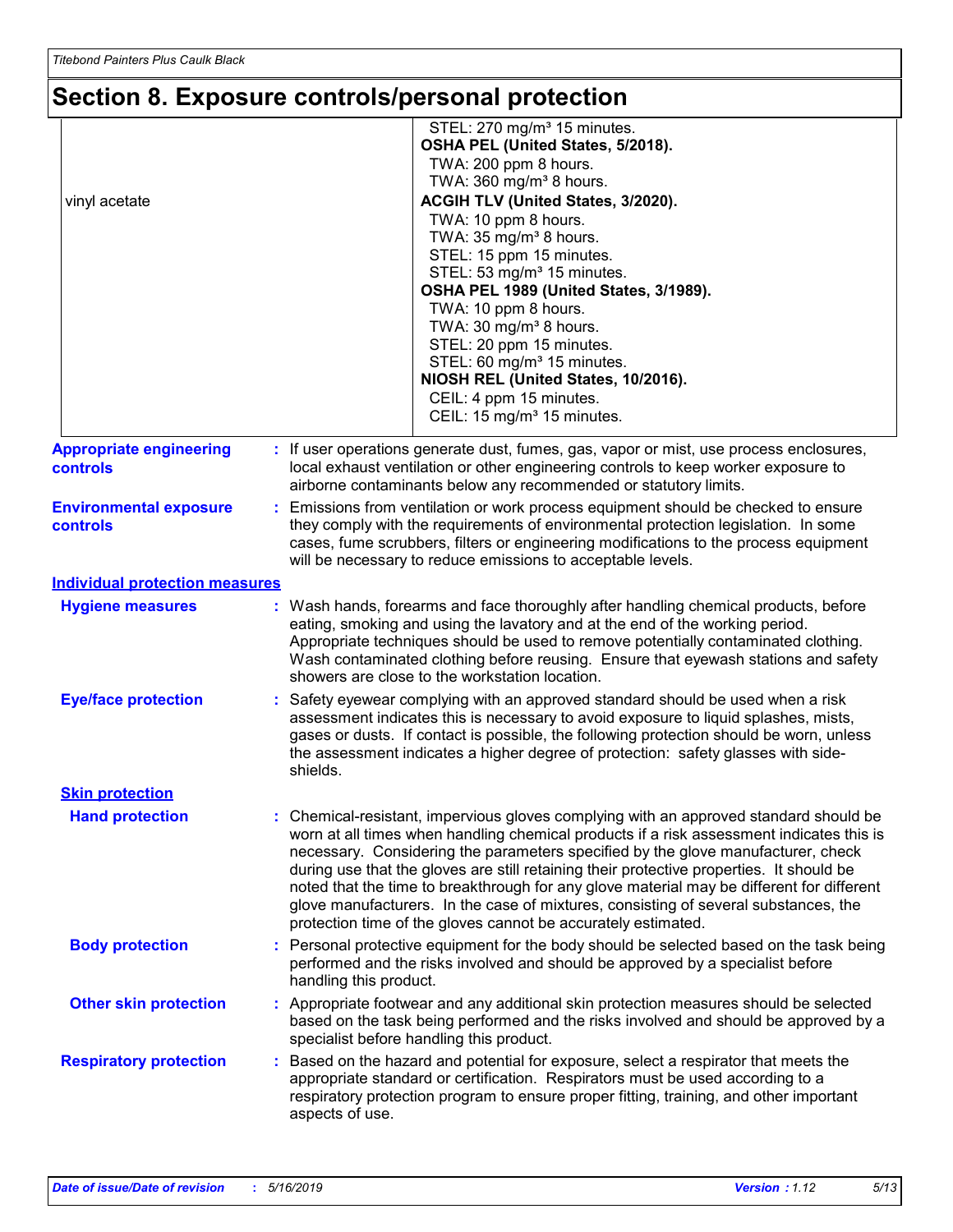### **Section 9. Physical and chemical properties**

#### **Appearance**

| <b>Physical state</b>                             | : Liquid. [Paste.]                                              |
|---------------------------------------------------|-----------------------------------------------------------------|
| <b>Color</b>                                      | $:$ Black.                                                      |
| <b>Odor</b>                                       | : Sweet. Acrylic.                                               |
| <b>Odor threshold</b>                             | $:$ Not available.                                              |
| pH                                                | $: 7.5 \text{ to } 8.5$                                         |
| <b>Melting point</b>                              | : <0°C (<32°F)                                                  |
| <b>Boiling point</b>                              | : >93.333°C (>200°F)                                            |
| <b>Flash point</b>                                | : Closed cup: >93.3°C (>199.9°F) [Closed cup]                   |
| <b>Evaporation rate</b>                           | $:$ <1 (butyl acetate = 1)                                      |
| <b>Flammability (solid, gas)</b>                  | : Not available.                                                |
| Lower and upper explosive<br>(flammable) limits   | : Not available.                                                |
| <b>VOC (less water, less</b><br>exempt solvents)  | : 50 g/l                                                        |
| <b>Volatility</b>                                 | : 27 to 29% ( $v/v$ ), 16.9 to 17.2% ( $w/w$ )                  |
| <b>Vapor pressure</b>                             | : 2.3 kPa (17.1 mm Hg) [room temperature]                       |
| <b>Vapor density</b>                              | : $>1$ [Air = 1]                                                |
| <b>Relative density</b>                           | : 1.68                                                          |
| <b>Solubility</b>                                 | : Soluble in the following materials: cold water and hot water. |
| <b>Solubility in water</b>                        | : Not available.                                                |
| <b>Partition coefficient: n-</b><br>octanol/water | : Not available.                                                |
| <b>Auto-ignition temperature</b>                  | : Not available.                                                |
| <b>Decomposition temperature</b>                  | : Not available.                                                |
| <b>Viscosity</b>                                  | : Not available.                                                |

### **Section 10. Stability and reactivity**

| <b>Reactivity</b>                            |    | : No specific test data related to reactivity available for this product or its ingredients.              |
|----------------------------------------------|----|-----------------------------------------------------------------------------------------------------------|
| <b>Chemical stability</b>                    |    | : The product is stable.                                                                                  |
| <b>Possibility of hazardous</b><br>reactions |    | : Under normal conditions of storage and use, hazardous reactions will not occur.                         |
| <b>Conditions to avoid</b>                   |    | : No specific data.                                                                                       |
| <b>Incompatible materials</b>                | ÷. | No specific data.                                                                                         |
| <b>Hazardous decomposition</b><br>products   |    | : Under normal conditions of storage and use, hazardous decomposition products should<br>not be produced. |

### **Section 11. Toxicological information**

**Information on toxicological effects**

**Acute toxicity**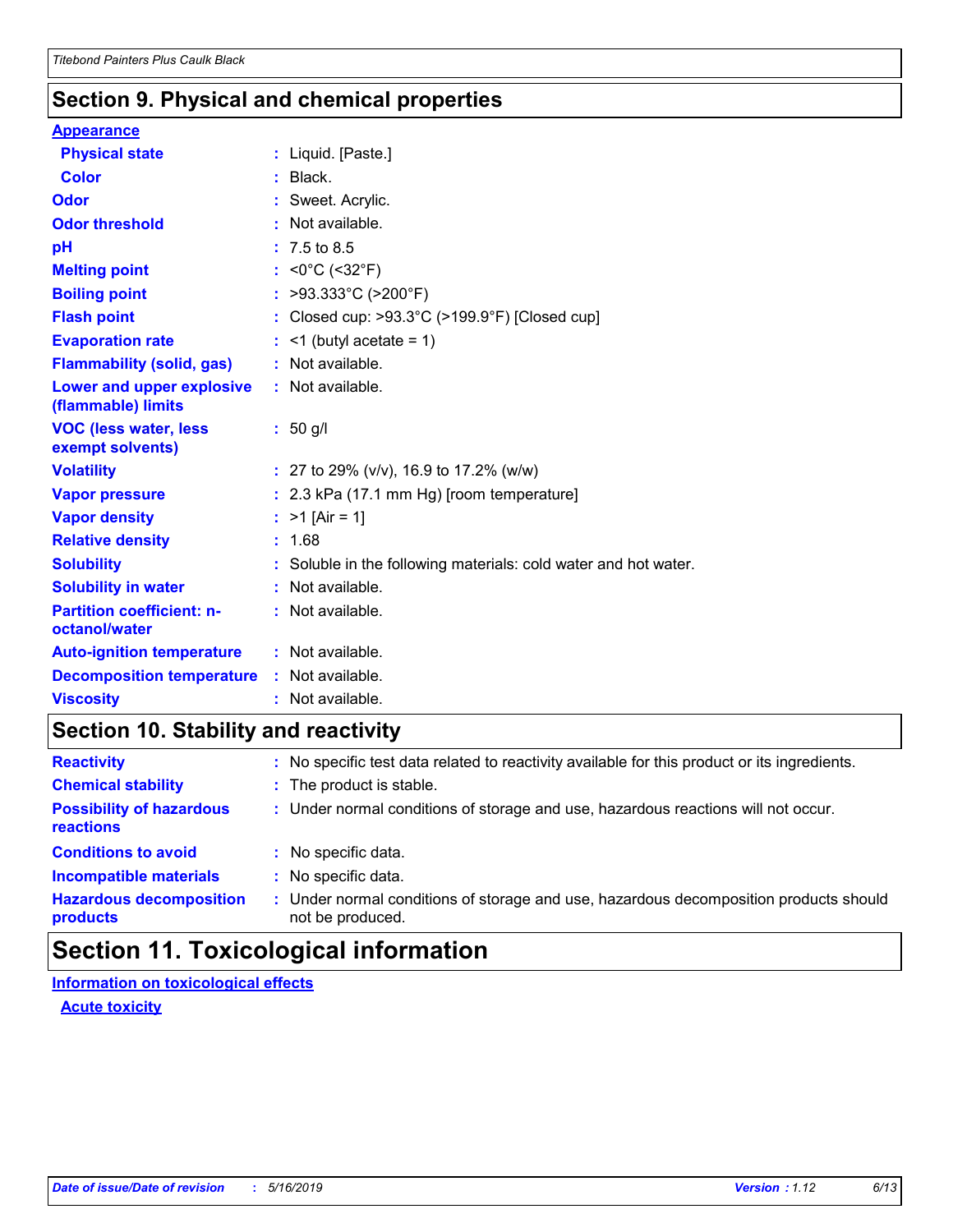# **Section 11. Toxicological information**

| <b>Product/ingredient name</b> | <b>Result</b>                | <b>Species</b> | <b>Dose</b>             | <b>Exposure</b> |
|--------------------------------|------------------------------|----------------|-------------------------|-----------------|
| <b>ethanediol</b>              | <b>LC50 Inhalation Vapor</b> | Rat            | 10.92 mg/l              | 4 hours         |
|                                | LD50 Oral                    | Rat            | 4700 mg/kg              |                 |
| acetaldehyde                   | LC50 Inhalation Gas.         | Rat            | 13300 ppm               | 4 hours         |
|                                | LD50 Dermal                  | Rabbit         | 3540 mg/kg              |                 |
|                                | LD50 Oral                    | Rat            | 661 mg/kg               |                 |
| vinyl acetate                  | <b>LC50 Inhalation Vapor</b> | Rat            | 11400 mg/m <sup>3</sup> | l4 hours        |
|                                | LD50 Dermal                  | Rabbit         | 2335 mg/kg              |                 |
|                                | LD50 Oral                    | Rat            | 2900 mg/kg              |                 |

#### **Irritation/Corrosion**

| <b>Product/ingredient name</b> | <b>Result</b>            | <b>Species</b> | <b>Score</b> | <b>Exposure</b>    | <b>Observation</b>       |
|--------------------------------|--------------------------|----------------|--------------|--------------------|--------------------------|
| ethanediol                     | Eyes - Mild irritant     | Rabbit         |              | 24 hours 500       |                          |
|                                | Eyes - Mild irritant     | Rabbit         |              | mq<br>hours 100    | $\overline{\phantom{a}}$ |
|                                | Eyes - Moderate irritant | Rabbit         |              | mq<br>6 hours 1440 |                          |
|                                | Skin - Mild irritant     | Rabbit         |              | mg<br>555 mg       |                          |
| acetaldehyde                   | Eyes - Severe irritant   | Rabbit         |              | 40 mg              | $\overline{\phantom{0}}$ |
|                                | Skin - Mild irritant     | Rabbit         |              | 500 mg             | $\overline{\phantom{0}}$ |

#### **Conclusion/Summary**

**Skin :** Prolonged or repeated contact can defat the skin and lead to irritation, cracking and/or dermatitis.

**Eyes :** This product may irritate eyes upon contact.

**Respiratory :** May cause respiratory irritation.

### **Sensitization**

Not available.

#### **Conclusion/Summary**

**Skin :** May cause allergic reactions in certain individuals.

### **Mutagenicity**

Not available.

#### **Carcinogenicity**

Not available.

#### **Classification**

| <b>Product/ingredient name</b> | <b>OSHA</b> | <b>IARC</b> | <b>NTP</b>                                       |
|--------------------------------|-------------|-------------|--------------------------------------------------|
| acetaldehyde<br>vinyl acetate  | -           | 2B<br>2Β    | Reasonably anticipated to be a human carcinogen. |

### **Reproductive toxicity**

Not available.

#### **Teratogenicity**

Not available.

#### **Specific target organ toxicity (single exposure)**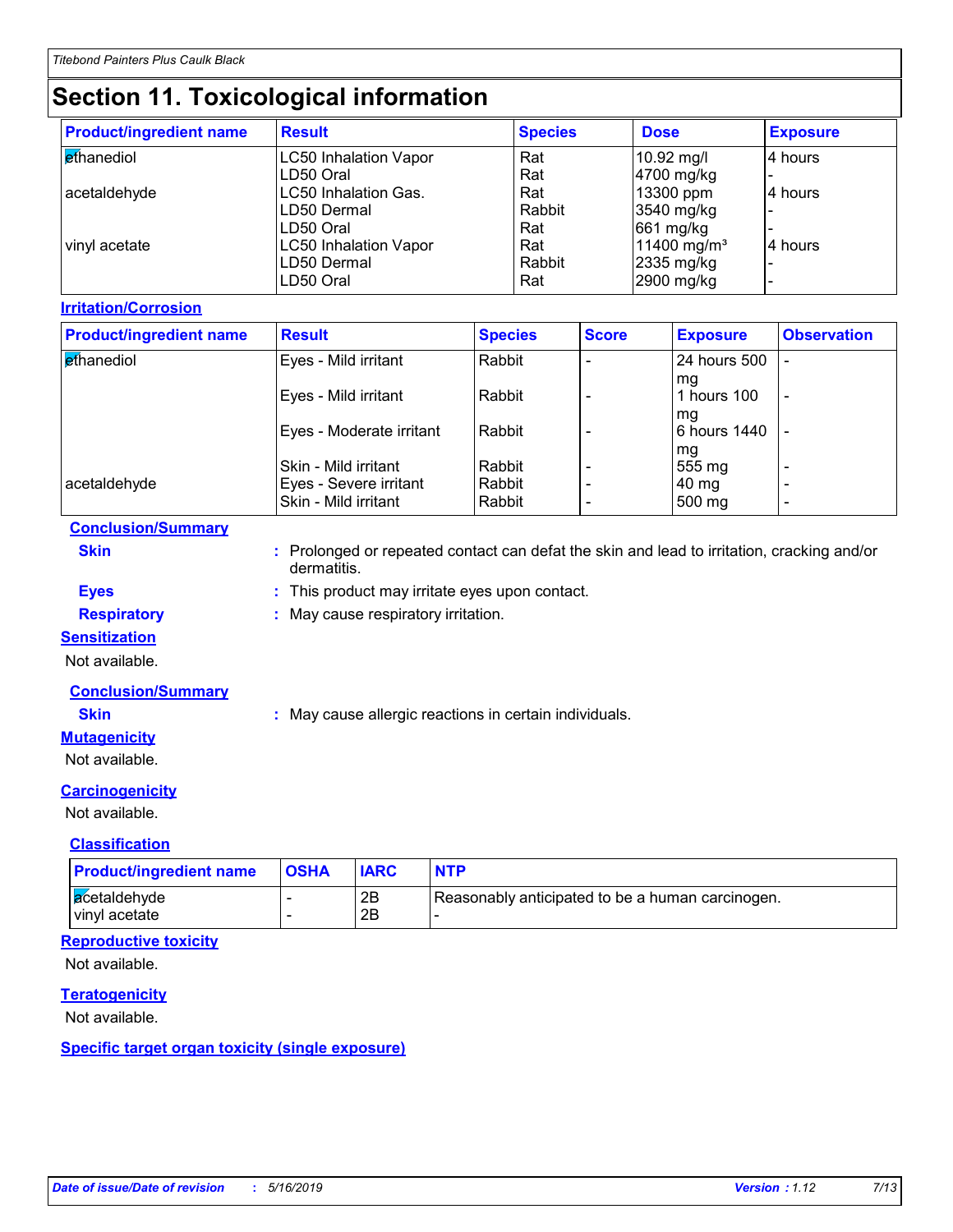# **Section 11. Toxicological information**

| <b>Name</b>                                                                              |                                                     |                                                                                                           | <b>Category</b> | <b>Route of</b><br>exposure | <b>Target organs</b>                                         |  |
|------------------------------------------------------------------------------------------|-----------------------------------------------------|-----------------------------------------------------------------------------------------------------------|-----------------|-----------------------------|--------------------------------------------------------------|--|
| ethanediol                                                                               |                                                     |                                                                                                           | Category 1      | oral                        | blood, central<br>nervous system<br>(CNS), kidneys,<br>liver |  |
| <b>Specific target organ toxicity (repeated exposure)</b>                                |                                                     |                                                                                                           |                 |                             |                                                              |  |
| <b>Name</b>                                                                              |                                                     |                                                                                                           | <b>Category</b> | <b>Route of</b><br>exposure | <b>Target organs</b>                                         |  |
| ethanediol                                                                               |                                                     |                                                                                                           | Category 2      | oral                        | kidneys                                                      |  |
| <b>Aspiration hazard</b><br>Not available.                                               |                                                     |                                                                                                           |                 |                             |                                                              |  |
| <b>Information on the likely</b><br>routes of exposure                                   |                                                     | : Routes of entry anticipated: Oral, Dermal, Inhalation.                                                  |                 |                             |                                                              |  |
| <b>Potential acute health effects</b>                                                    |                                                     |                                                                                                           |                 |                             |                                                              |  |
| <b>Eye contact</b>                                                                       |                                                     | This product may irritate eyes upon contact.                                                              |                 |                             |                                                              |  |
| <b>Inhalation</b>                                                                        |                                                     | No known significant effects or critical hazards.                                                         |                 |                             |                                                              |  |
| <b>Skin contact</b>                                                                      |                                                     | Defatting to the skin. May cause skin dryness and irritation.                                             |                 |                             |                                                              |  |
| <b>Ingestion</b>                                                                         | : No known significant effects or critical hazards. |                                                                                                           |                 |                             |                                                              |  |
| <b>Symptoms related to the physical, chemical and toxicological characteristics</b>      |                                                     |                                                                                                           |                 |                             |                                                              |  |
| <b>Eye contact</b>                                                                       |                                                     | : No specific data.                                                                                       |                 |                             |                                                              |  |
| <b>Inhalation</b>                                                                        |                                                     | : No specific data.                                                                                       |                 |                             |                                                              |  |
| <b>Skin contact</b>                                                                      |                                                     | : Adverse symptoms may include the following:<br>irritation<br>dryness<br>cracking                        |                 |                             |                                                              |  |
| <b>Ingestion</b>                                                                         |                                                     | : No specific data.                                                                                       |                 |                             |                                                              |  |
| Delayed and immediate effects and also chronic effects from short and long term exposure |                                                     |                                                                                                           |                 |                             |                                                              |  |
| <b>Short term exposure</b>                                                               |                                                     |                                                                                                           |                 |                             |                                                              |  |
| <b>Potential immediate</b><br>effects                                                    |                                                     | : Not available.                                                                                          |                 |                             |                                                              |  |
| <b>Potential delayed effects</b>                                                         |                                                     | : Not available.                                                                                          |                 |                             |                                                              |  |
| <b>Long term exposure</b>                                                                |                                                     |                                                                                                           |                 |                             |                                                              |  |
| <b>Potential immediate</b><br>effects                                                    |                                                     | : Not available.                                                                                          |                 |                             |                                                              |  |
| <b>Potential delayed effects</b>                                                         |                                                     | : Not available.                                                                                          |                 |                             |                                                              |  |
| <b>Potential chronic health effects</b>                                                  |                                                     |                                                                                                           |                 |                             |                                                              |  |
| Not available.                                                                           |                                                     |                                                                                                           |                 |                             |                                                              |  |
| <b>Conclusion/Summary</b>                                                                |                                                     | : May cause allergic reactions in certain individuals.                                                    |                 |                             |                                                              |  |
| <b>General</b>                                                                           |                                                     | : Prolonged or repeated contact can defat the skin and lead to irritation, cracking and/or<br>dermatitis. |                 |                             |                                                              |  |
| <b>Carcinogenicity</b>                                                                   |                                                     | May cause cancer if inhaled. Risk of cancer depends on duration and level of exposure.                    |                 |                             |                                                              |  |
| <b>Mutagenicity</b>                                                                      |                                                     | No known significant effects or critical hazards.                                                         |                 |                             |                                                              |  |
| <b>Teratogenicity</b>                                                                    |                                                     | No known significant effects or critical hazards.                                                         |                 |                             |                                                              |  |
| <b>Developmental effects</b>                                                             |                                                     | No known significant effects or critical hazards.                                                         |                 |                             |                                                              |  |
| <b>Fertility effects</b>                                                                 |                                                     | : No known significant effects or critical hazards.                                                       |                 |                             |                                                              |  |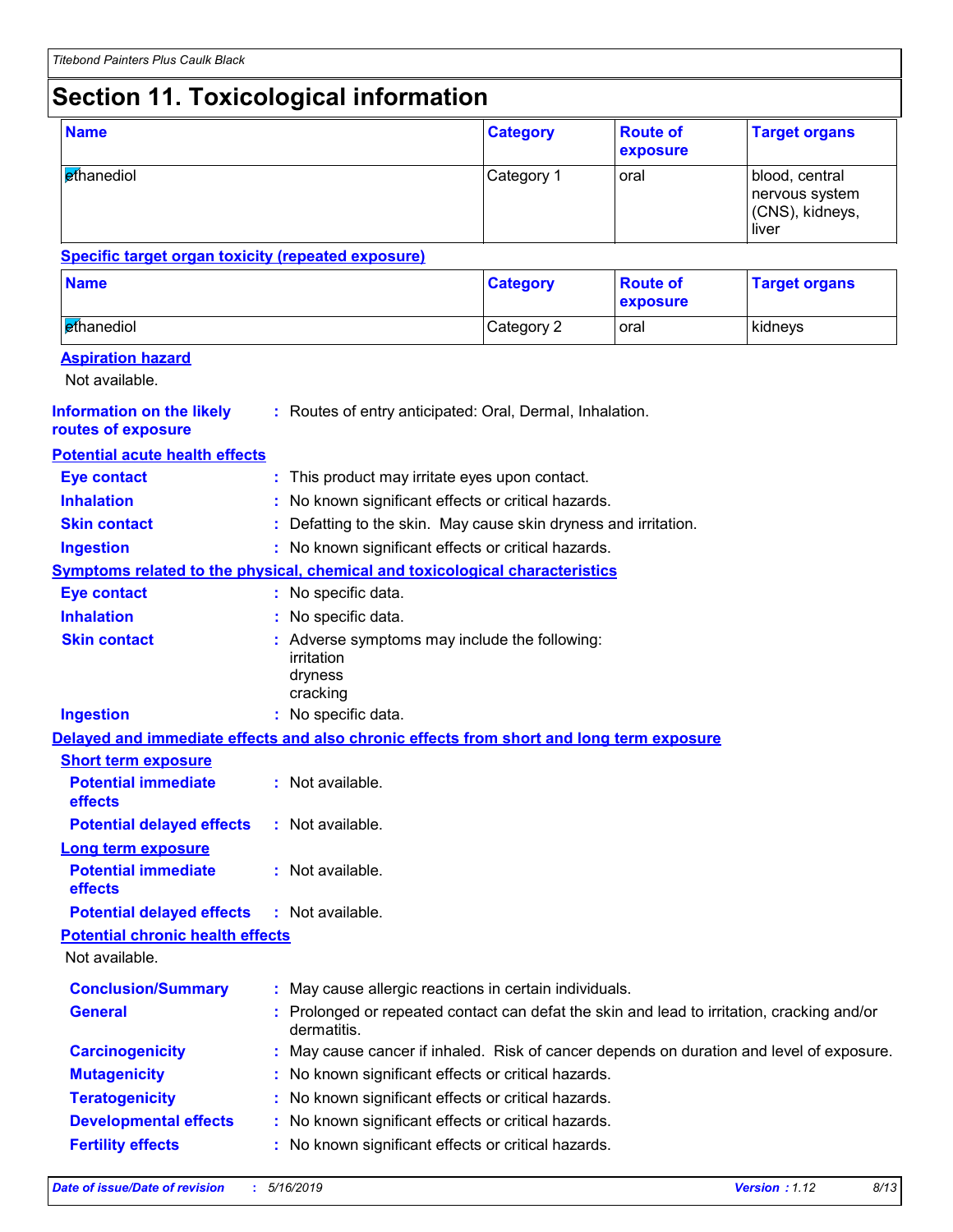# **Section 11. Toxicological information**

#### **Numerical measures of toxicity**

**Acute toxicity estimates**

Not available.

### **Section 12. Ecological information**

#### **Toxicity**

| <b>Product/ingredient name</b> | <b>Result</b>                                   | <b>Species</b>                                | <b>Exposure</b> |
|--------------------------------|-------------------------------------------------|-----------------------------------------------|-----------------|
| ethanediol                     | Acute EC50 10940 mg/l                           | Algae - Selenastrum<br>capriocornutum         | 96 hours        |
|                                | Acute LC50 6900000 µg/l Fresh water             | Crustaceans - Ceriodaphnia<br>dubia - Neonate | 48 hours        |
|                                | Acute LC50 41000 mg/l Fresh water               | Daphnia - Daphnia magna -<br>Neonate          | 48 hours        |
|                                | Acute LC50 8050000 µg/l Fresh water             | Fish - Pimephales promelas                    | 96 hours        |
|                                | Chronic NOEC 10000 mg/l                         | Algae - Selenastrum<br>capriocornutum         | 96 hours        |
| acetaldehyde                   | Acute EC50 236600 µg/l Fresh water              | Algae - Navicula seminulum                    | 96 hours        |
|                                | Acute EC50 48250 µg/l Fresh water               | Daphnia - Daphnia magna -<br>l Larvae         | 48 hours        |
|                                | Acute LC50 >100000 µg/l Marine water            | Crustaceans - Crangon crangon -<br>Adult      | 48 hours        |
|                                | Acute LC50 30800 µg/l Fresh water               | Fish - Pimephales promelas                    | 96 hours        |
| vinyl acetate                  | Acute EC50 8.81 mg/l                            | Algae - Pseudokirchnerella<br>subcapitata     | 96 hours        |
|                                | Acute EC50 12.6 mg/l                            | Daphnia                                       | 48 hours        |
|                                | Acute LC50 10000 to 100000 µg/l<br>Marine water | Crustaceans - Crangon crangon -<br>Larvae     | 48 hours        |
|                                | Acute LC50 14000 µg/l Fresh water               | Fish - Pimephales promelas                    | 96 hours        |
|                                | Chronic NOEC 1.58 mg/l                          | Algae - Pseudokirchnerella<br>subcapitata     | 96 hours        |

#### **Persistence and degradability**

| <b>Product/ingredient name</b> | <b>Aquatic half-life</b> | <b>Photolysis</b> | Biodegradability |
|--------------------------------|--------------------------|-------------------|------------------|
| ethanediol                     |                          |                   | Readily          |
| vinyl acetate                  |                          |                   | Readily          |

#### **Bioaccumulative potential**

| <b>Product/ingredient name</b> | $\mathsf{LogP}_\mathsf{ow}$ | <b>BCF</b> | <b>Potential</b> |
|--------------------------------|-----------------------------|------------|------------------|
| ethanediol<br>acetaldehyde     | $-1.36$<br>0.45             | 10         | low<br>low       |
| vinyl acetate                  | 0.73                        | 3.16       | low              |

**Mobility in soil**

**:** Not available.

**coefficient (KOC)**

**Soil/water partition** 

**Other adverse effects** : No known significant effects or critical hazards.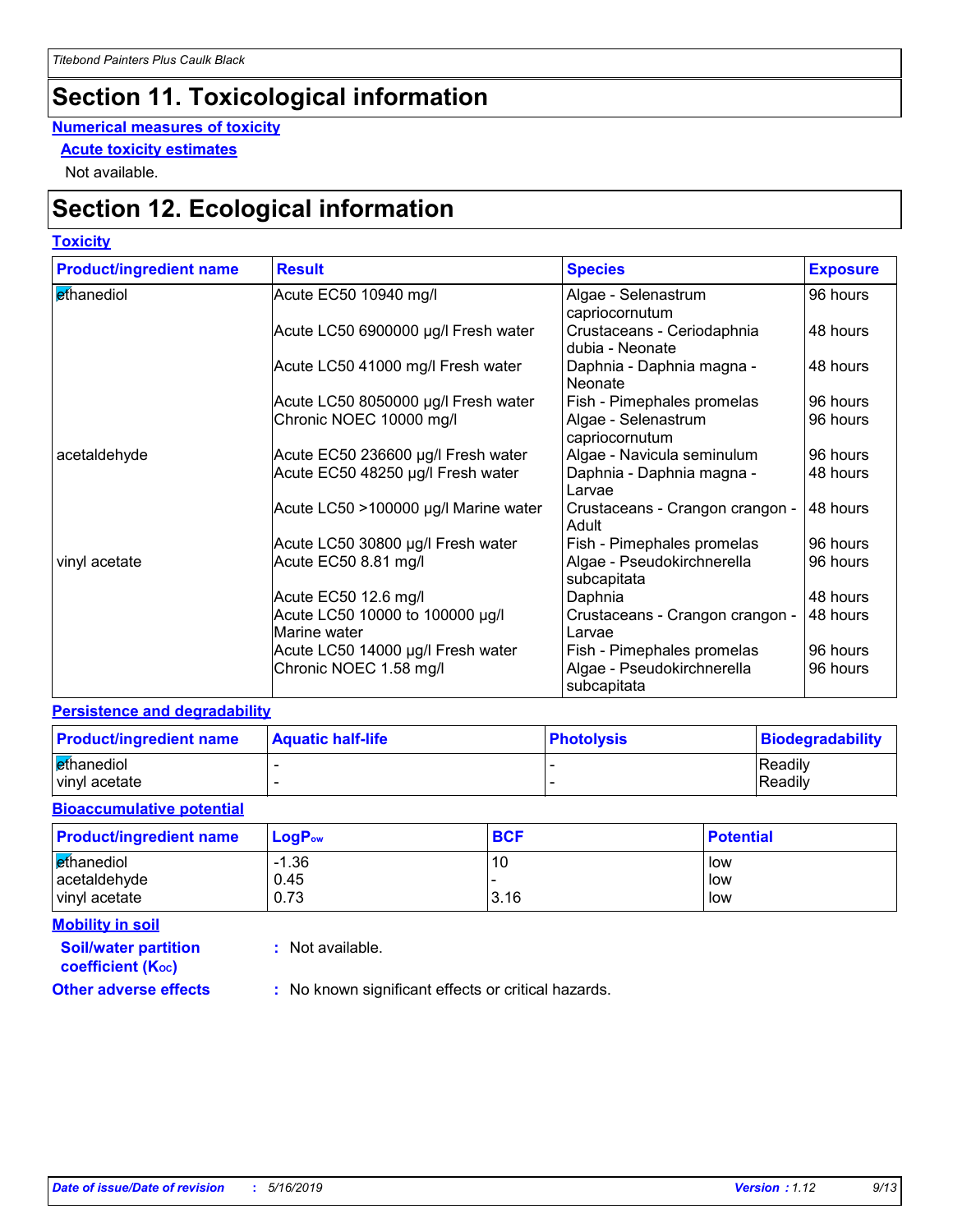### **Section 13. Disposal considerations**

#### **Disposal methods :**

The generation of waste should be avoided or minimized wherever possible. Disposal of this product, solutions and any by-products should at all times comply with the requirements of environmental protection and waste disposal legislation and any regional local authority requirements. Dispose of surplus and non-recyclable products via a licensed waste disposal contractor. Waste should not be disposed of untreated to the sewer unless fully compliant with the requirements of all authorities with jurisdiction. Waste packaging should be recycled. Incineration or landfill should only be considered when recycling is not feasible. This material and its container must be disposed of in a safe way. Care should be taken when handling emptied containers that have not been cleaned or rinsed out. Empty containers or liners may retain some product residues. Avoid dispersal of spilled material and runoff and contact with soil, waterways, drains and sewers.

### **Section 14. Transport information**

|                                      | <b>DOT</b><br><b>Classification</b> | <b>TDG</b><br><b>Classification</b> | <b>Mexico</b><br><b>Classification</b> | <b>ADR/RID</b>           | <b>IMDG</b>              | <b>IATA</b>              |
|--------------------------------------|-------------------------------------|-------------------------------------|----------------------------------------|--------------------------|--------------------------|--------------------------|
| <b>UN number</b>                     | Not regulated.                      | Not regulated.                      | Not regulated.                         | Not regulated.           | Not regulated.           | Not regulated.           |
| <b>UN proper</b><br>shipping name    |                                     |                                     |                                        |                          |                          |                          |
| <b>Transport</b><br>hazard class(es) | $\overline{\phantom{m}}$            | $\overline{\phantom{0}}$            | $\overline{\phantom{a}}$               | $\overline{\phantom{a}}$ | $\overline{\phantom{0}}$ | $\overline{\phantom{0}}$ |
| <b>Packing group</b>                 | $\qquad \qquad \blacksquare$        |                                     |                                        |                          |                          |                          |
| <b>Environmental</b><br>hazards      | No.                                 | No.                                 | No.                                    | No.                      | No.                      | No.                      |

### **Section 15. Regulatory information**

#### **U.S. Federal regulations**

#### **SARA 302/304**

**Composition/information on ingredients**

|                                               |                           |                                                       | <b>SARA 302 TPQ</b> |           | <b>SARA 304 RQ</b> |           |
|-----------------------------------------------|---------------------------|-------------------------------------------------------|---------------------|-----------|--------------------|-----------|
| <b>Name</b>                                   | $\frac{9}{6}$             |                                                       | <b>EHS</b><br>(lbs) | (gallons) | (lbs)              | (gallons) |
| <b>Vinyl</b> acetate                          | 1≥                        | Yes.                                                  | 1000                | 129       | 5000               | 644.8     |
| <b>SARA 304 RQ</b>                            |                           | : 909090.9 lbs / 412727.3 kg [64899.4 gal / 245671 L] |                     |           |                    |           |
| <b>SARA 311/312</b>                           |                           |                                                       |                     |           |                    |           |
| <b>Classification</b>                         | HNOC - Defatting irritant | : CARCINOGENICITY - Category 1A                       |                     |           |                    |           |
| <b>Composition/information on ingredients</b> |                           |                                                       |                     |           |                    |           |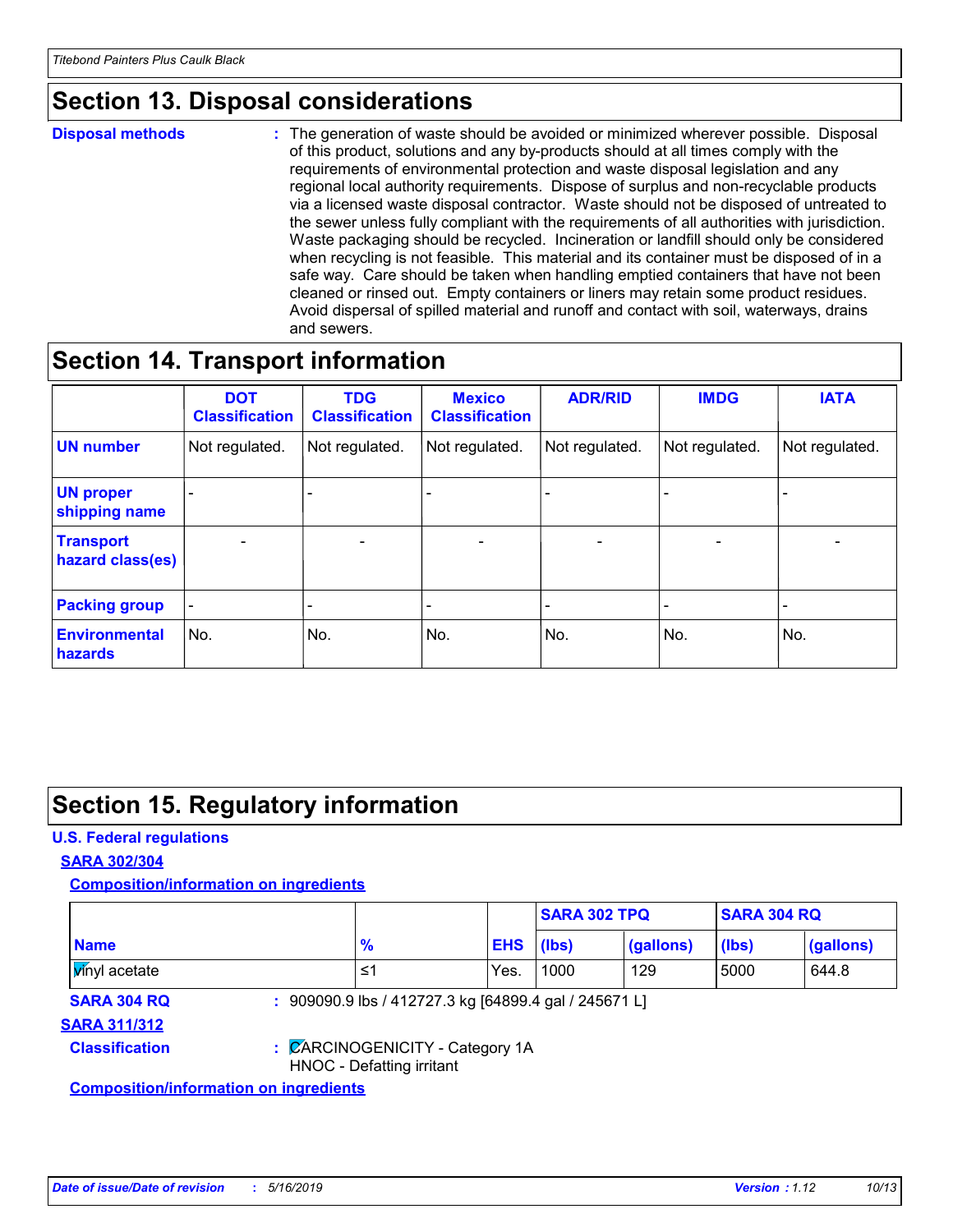# **Section 15. Regulatory information**

| <b>Name</b>       | $\frac{9}{6}$ | <b>Classification</b>                              |
|-------------------|---------------|----------------------------------------------------|
| <b>ethanediol</b> | $\leq$ 3      | <b>ACUTE TOXICITY (oral) - Category 4</b>          |
|                   |               | SKIN IRRITATION - Category 2                       |
|                   |               | <b>EYE IRRITATION - Category 2B</b>                |
|                   |               | SPECIFIC TARGET ORGAN TOXICITY (SINGLE EXPOSURE) - |
|                   |               | Category 1                                         |
|                   |               | SPECIFIC TARGET ORGAN TOXICITY (REPEATED           |
|                   |               | <b>EXPOSURE) - Category 2</b>                      |
| acetaldehyde      | ≤1            | <b>FLAMMABLE LIQUIDS - Category 1</b>              |
|                   |               | <b>ACUTE TOXICITY (oral) - Category 4</b>          |
|                   |               | <b>ACUTE TOXICITY (inhalation) - Category 4</b>    |
|                   |               | <b>EYE IRRITATION - Category 2A</b>                |
|                   |               | <b>CARCINOGENICITY - Category 2</b>                |
| vinyl acetate     | ≤1            | <b>FLAMMABLE LIQUIDS - Category 2</b>              |
|                   |               | <b>CARCINOGENICITY - Category 2</b>                |

#### **SARA 313**

|                                           | <b>Product name</b>                                         | <b>CAS number</b>                           | $\frac{9}{6}$   |
|-------------------------------------------|-------------------------------------------------------------|---------------------------------------------|-----------------|
| <b>Form R - Reporting</b><br>requirements | l <mark>e</mark> thanediol<br>acetaldehyde<br>vinyl acetate | $107 - 21 - 1$<br>75-07-0<br>$108 - 05 - 4$ | צ≥ا<br>≤1<br>≤1 |
| <b>Supplier notification</b>              | l ethanediol<br>acetaldehyde<br>vinyl acetate               | $107 - 21 - 1$<br>75-07-0<br>$108 - 05 - 4$ | צ≥ا<br>≤1<br>≤1 |

SARA 313 notifications must not be detached from the SDS and any copying and redistribution of the SDS shall include copying and redistribution of the notice attached to copies of the SDS subsequently redistributed.

#### **State regulations**

| <b>Massachusetts</b> | : The following components are listed: ETHYLENE GLYCOL; 1,2-DIHYDROXYETHANE                                                                                  |
|----------------------|--------------------------------------------------------------------------------------------------------------------------------------------------------------|
| <b>New York</b>      | : The following components are listed: Ethylene glycol; Acetaldehyde; Ethanal; Vinyl<br>acetate                                                              |
| <b>New Jersey</b>    | : The following components are listed: ETHYLENE GLYCOL; 1,2-ETHANEDIOL;<br>ACETALDEHYDE; ACETIC ALDEHYDE; VINYL ACETATE; ACETIC ACID ETHENYL<br><b>ESTER</b> |
| Pennsylvania         | : The following components are listed: 1,2-ETHANEDIOL; ACETALDEHYDE; ACETIC<br><b>ACID ETHENYL ESTER</b>                                                     |
| $\sim$ $\sim$ $\sim$ |                                                                                                                                                              |

#### **California Prop. 65**

**A** WARNING: This product can expose you to chemicals including Acetaldehyde, which is known to the State of California to cause cancer, and Ethylene Glycol, which is known to the State of California to cause birth defects or other reproductive harm. For more information go to www.P65Warnings.ca.gov.

| <b>Ingredient name</b>                 | No significant risk<br>level | <b>Maximum</b><br>acceptable dosage<br><b>level</b> |
|----------------------------------------|------------------------------|-----------------------------------------------------|
| <b>Ethylene Glycol</b><br>acetaldehyde | Yes.                         | Yes.                                                |
|                                        |                              |                                                     |

**International regulations**

**Chemical Weapon Convention List Schedules I, II & III Chemicals**

Not listed.

#### **Montreal Protocol**

Not listed.

**Stockholm Convention on Persistent Organic Pollutants**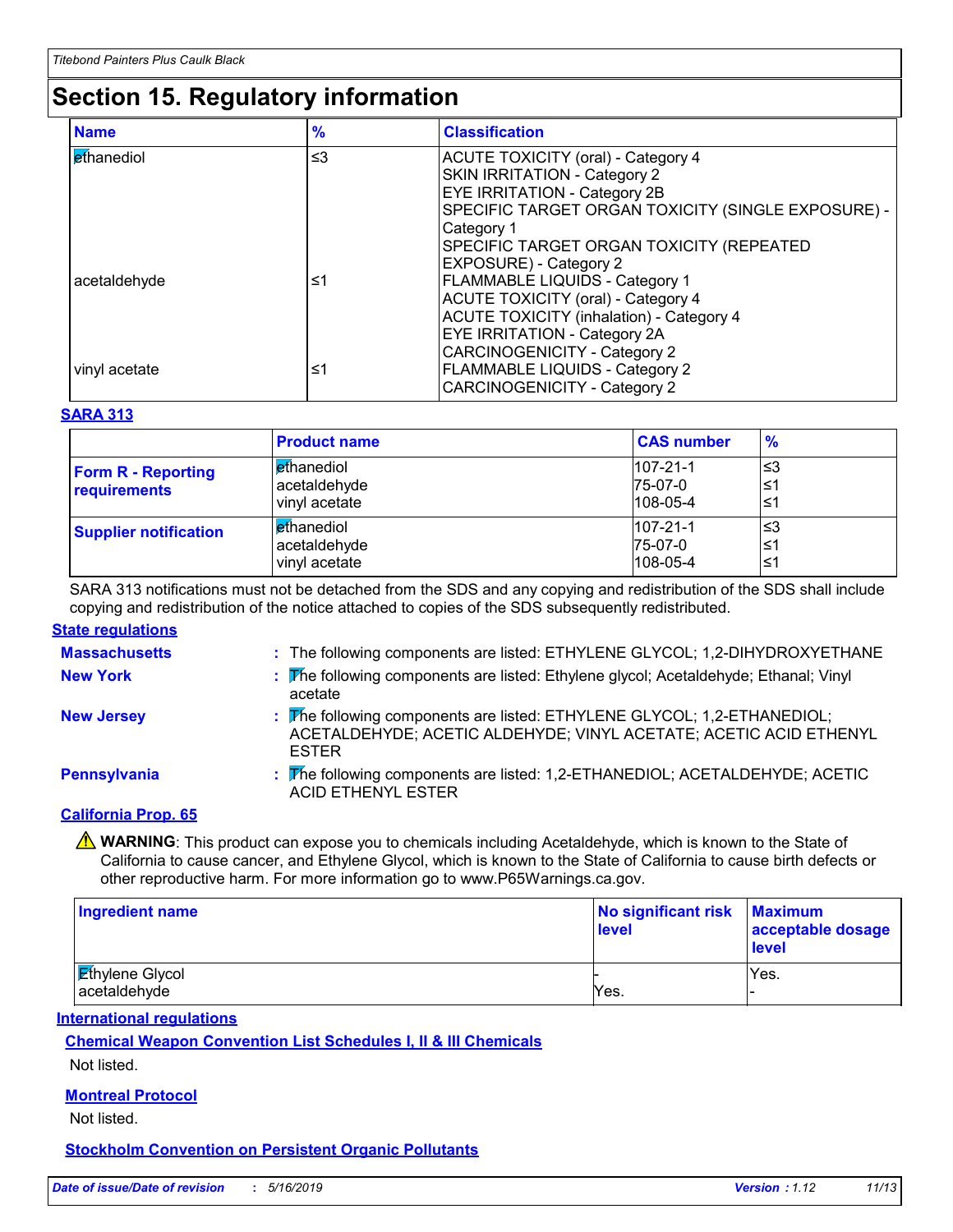### **Section 15. Regulatory information**

#### Not listed.

### **UNECE Aarhus Protocol on POPs and Heavy Metals**

Not listed.

#### **Inventory list**

**China :** All components are listed or exempted.

**United States TSCA 8(b) inventory**

**:** All components are active or exempted.

### **Section 16. Other information**

**Hazardous Material Information System (U.S.A.)**



**Caution: HMIS® ratings are based on a 0-4 rating scale, with 0 representing minimal hazards or risks, and 4 representing significant hazards or risks. Although HMIS® ratings and the associated label are not required on SDSs or products leaving a facility under 29 CFR 1910.1200, the preparer may choose to provide them. HMIS® ratings are to be used with a fully implemented HMIS® program. HMIS® is a registered trademark and service mark of the American Coatings Association, Inc.**

**The customer is responsible for determining the PPE code for this material. For more information on HMIS® Personal Protective Equipment (PPE) codes, consult the HMIS® Implementation Manual.**

#### **National Fire Protection Association (U.S.A.)**



**Reprinted with permission from NFPA 704-2001, Identification of the Hazards of Materials for Emergency Response Copyright ©1997, National Fire Protection Association, Quincy, MA 02269. This reprinted material is not the complete and official position of the National Fire Protection Association, on the referenced subject which is represented only by the standard in its entirety.**

**Copyright ©2001, National Fire Protection Association, Quincy, MA 02269. This warning system is intended to be interpreted and applied only by properly trained individuals to identify fire, health and reactivity hazards of chemicals. The user is referred to certain limited number of chemicals with recommended classifications in NFPA 49 and NFPA 325, which would be used as a guideline only. Whether the chemicals are classified by NFPA or not, anyone using the 704 systems to classify chemicals does so at their own risk.**

#### **Procedure used to derive the classification**

| <b>Classification</b><br><b>ZARCINOGENICITY - Category 1A</b> |             | <b>Justification</b><br>Expert judgment |  |
|---------------------------------------------------------------|-------------|-----------------------------------------|--|
|                                                               |             |                                         |  |
| Date of printing                                              | : 4/22/2022 |                                         |  |
| Date of issue/Date of<br>revision                             | : 5/16/2019 |                                         |  |
| Date of previous issue                                        | : 5/16/2019 |                                         |  |
| <b>Version</b>                                                | : 1.12      |                                         |  |